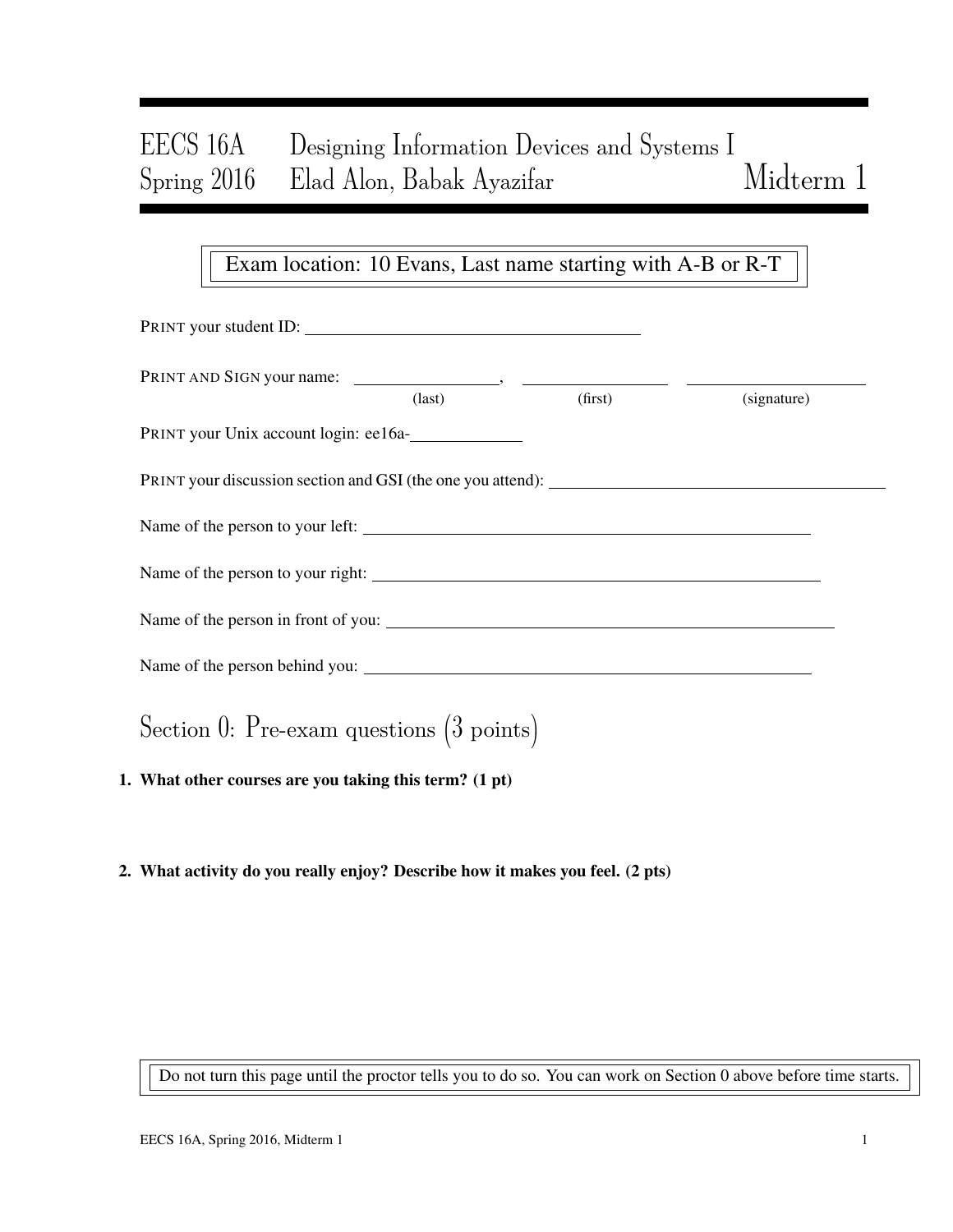# Section 1: Straightforward questions (24 points)

*Unless told otherwise, you must show work to get credit. There will be very little partial credit given in this section. Each problem is worth 8 points.*

### 3. Mechanical Johann

Invert the following matrix:

$$
\begin{bmatrix} 1 & 2 & 6 \\ 0 & 1 & 4 \\ 2 & 4 & 10 \end{bmatrix}
$$

Solutions: We can find the inverse by row reducing the augmented system:

$$
\begin{bmatrix}\n1 & 2 & 6 & \vdots & 1 & 0 & 0 \\
0 & 1 & 4 & \vdots & 0 & 1 & 0 \\
2 & 4 & 10 & \vdots & 0 & 0 & 1\n\end{bmatrix}
$$
\n
$$
\begin{bmatrix}\n1 & 2 & 6 & \vdots & 1 & 0 & 0 \\
0 & 1 & 4 & \vdots & 0 & 1 & 0 \\
2 & 4 & 10 & \vdots & 0 & 0 & 1\n\end{bmatrix}\n\xrightarrow{R_3 \leftarrow R_3 + (-2) \cdot R_1}
$$
\n
$$
\begin{bmatrix}\n1 & 2 & 6 & \vdots & 1 & 0 & 0 \\
0 & 1 & 4 & \vdots & 0 & 1 & 0 \\
0 & 0 & -2 & \vdots & -2 & 0 & 1\n\end{bmatrix}\n\xrightarrow{R_3 \leftarrow R_3 \cdot (2)}\n\begin{bmatrix}\n1 & 2 & 6 & \vdots & 1 & 0 & 0 \\
0 & 1 & 4 & \vdots & 0 & 1 & 0 \\
0 & 0 & 0 & 1 & \vdots & 1 & 0 & -1/2\n\end{bmatrix}\n\xrightarrow{R_2 \leftarrow R_2 + (-4) \cdot R_3}
$$
\n
$$
\begin{bmatrix}\n1 & 2 & 6 & \vdots & 1 & 0 & 0 \\
0 & 1 & 0 & \vdots & -4 & 1 & 2 \\
0 & 0 & 1 & \vdots & 1 & 0 & -1/2\n\end{bmatrix}\n\xrightarrow{R_1 \leftarrow R_1 + (-2) \cdot R_2}
$$
\n
$$
\begin{bmatrix}\n1 & 0 & 0 & \vdots & 3 & -2 & -1 \\
0 & 1 & 0 & \vdots & -4 & 1 & 2 \\
0 & 0 & 1 & \vdots & 1 & 0 & -1/2\n\end{bmatrix}\n\xrightarrow{R_1 \leftarrow R_1 + (-2) \cdot R_2}
$$
\n
$$
\begin{bmatrix}\n1 & 0 & 0 & \vdots & 3 & -2 & -1 \\
0 & 1 & 0 & \vdots & -4 & 1 & 2 \\
0 & 0 & 1 & \vdots & 1 & 0 & -1/2\n\end{bmatrix}
$$

Thus the inverse is given by:

$$
\begin{bmatrix} 3 & -2 & -1 \\ -4 & 1 & 2 \\ 1 & 0 & -1/2 \end{bmatrix}
$$

We can check our answer by calculating

$$
\begin{bmatrix} 1 & 2 & 6 \ 0 & 1 & 4 \ 2 & 4 & 10 \end{bmatrix} \begin{bmatrix} 3 & -2 & -1 \ -4 & 1 & 2 \ 1 & 0 & -1/2 \end{bmatrix} = \begin{bmatrix} 1 & 0 & 0 \ 0 & 1 & 0 \ 0 & 0 & 1 \end{bmatrix}
$$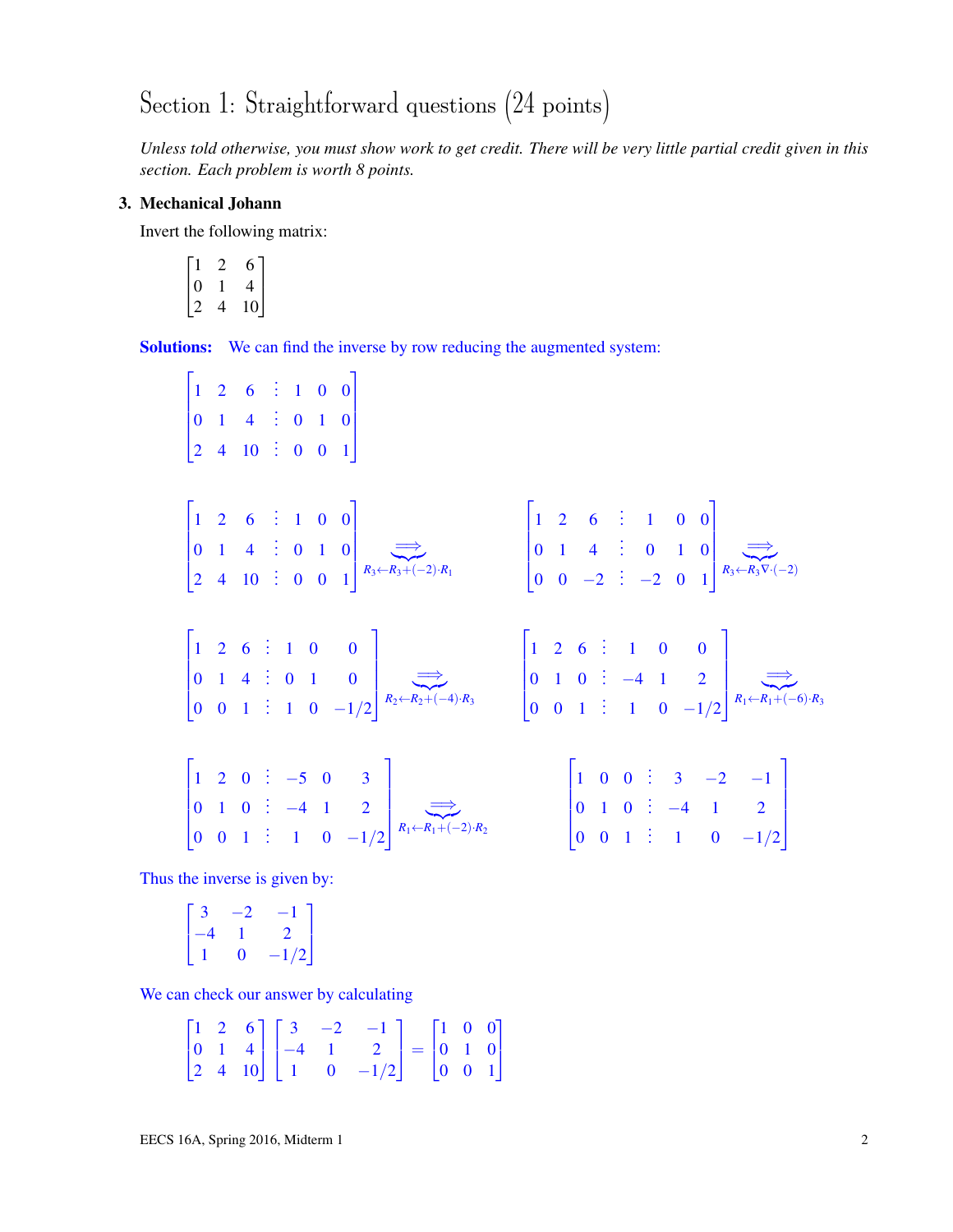### 4. Freedom!

Let *A* and *B* be  $n \times n$  matrices. Suppose *A* is invertible, but *B* is not. **Prove that Rank**(*AB*) < **Rank**(*A*).

(That is, show that the number of linearly independent columns in *AB* is strictly less than the number of linearly independent columns in *A*).

#### Solutions: Proof 1:

Since **B** is rank deficient, it has linearly dependent columns. This means that there exists a nonzero vector  $\vec{x}$ such that

 $\overrightarrow{Bx} = \overrightarrow{0}$ .

Premultiplying this equation by the matrix A gives

$$
\mathbf{A}(\mathbf{B}\vec{x}) = \mathbf{A}\vec{0} = \vec{0}.
$$

But

$$
\mathbf{A}(\mathbf{B}\vec{x}) = (\mathbf{A}\mathbf{B})\vec{x},
$$

so we've shown that

$$
(\mathbf{AB})\vec{x} = \vec{0}
$$

for some nonzero vector  $\vec{x}$ . This proves that the columns of the  $n \times n$  matrix **AB** are linearly dependent, which in turn means that  $rank(AB) < n$ . **Proof 2:** 

Define the product matrix  $C = AB$ . Writing the matrix **B** in column form, we find that

$$
\mathbf{C} = \mathbf{AB}
$$
  
=  $\mathbf{A} \begin{bmatrix} \vec{b}_1 \cdots \vec{b}_\ell \cdots \vec{b}_n \end{bmatrix}$   
=  $\begin{bmatrix} \mathbf{A} \vec{b}_1 \cdots \mathbf{A} \vec{b}_\ell \cdots \mathbf{A} \vec{b}_n \end{bmatrix}$   
=  $\begin{bmatrix} \vec{c}_1 \cdots \vec{c}_\ell \cdots \vec{c}_n \end{bmatrix}$ ,

where  $\vec{c}_{\ell} = \vec{A} \vec{b}_{\ell}$  denotes the  $\ell^{\text{th}}$  column of the matrix  $\mathbf{C} = \mathbf{A} \mathbf{B}$ .

Since **B** is rank deficient its columns must be linearly dependent. This means that we can write any column of B as a nontrivial linear combination of the others (by nontrivial we mean that not all the coefficients in the linear combination are zero). For example, let's write the last column of B as a linear combination of the first *n*−1 columns. That is,

$$
\vec{b}_n = \sum_{\ell=1}^{n-1} \alpha_\ell \vec{b}_\ell,
$$

for some set of coefficients  $\alpha_1, \ldots, \alpha_{n-1}$ , *not all zero*.

Now let's look at the last column of the product matrix  $C = AB$ :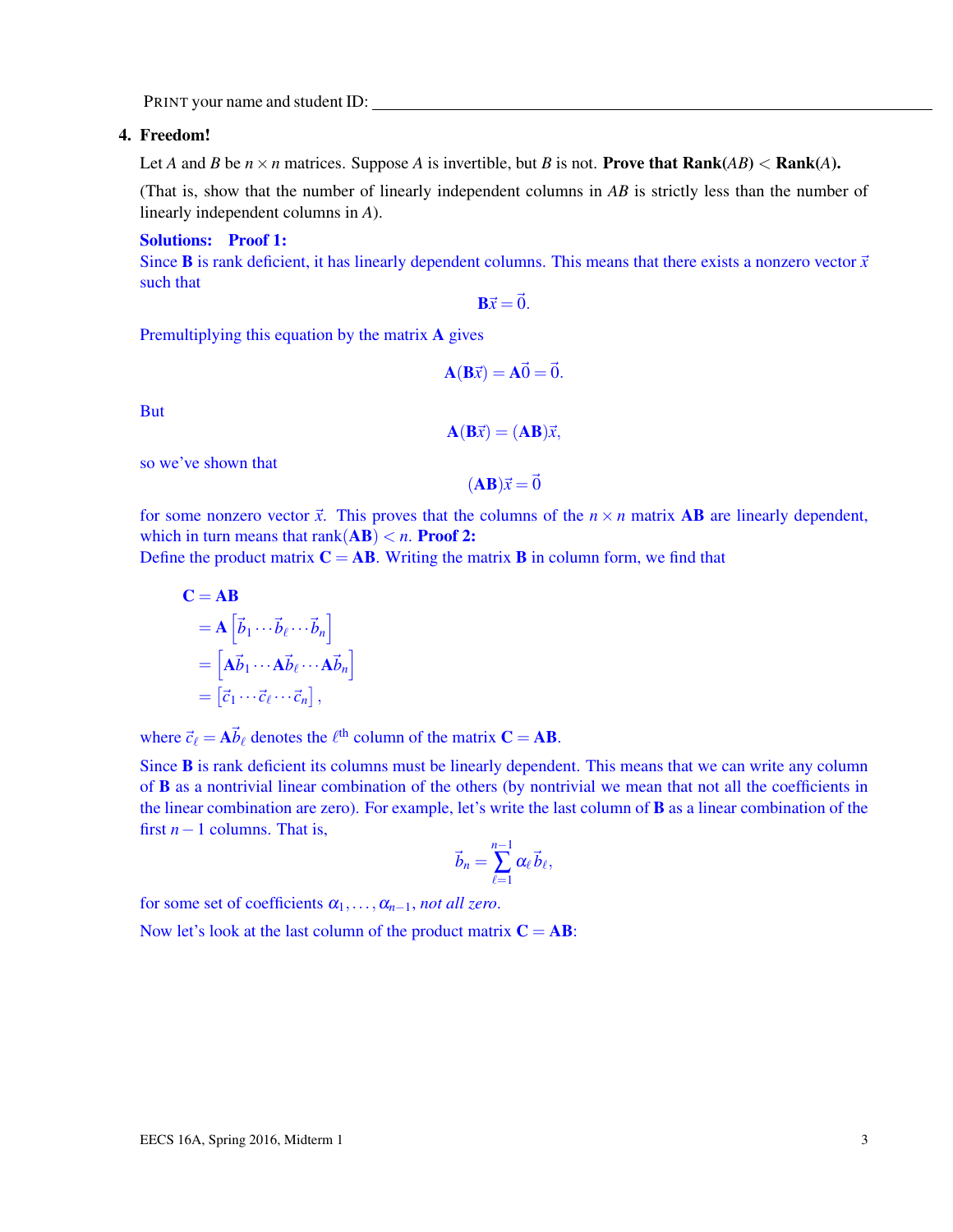$$
\vec{c}_n = \mathbf{A} \vec{b}_n
$$
  
= 
$$
\mathbf{A} \sum_{\ell=1}^{n-1} \alpha_\ell \vec{b}_\ell
$$
  
= 
$$
\sum_{\ell=1}^{n-1} \alpha_\ell \underbrace{\mathbf{A} \vec{b}_\ell}_{\vec{c}_\ell}
$$
  
= 
$$
\sum_{\ell=1}^{n-1} \alpha_\ell \vec{c}_\ell,
$$

which shows that the *n*<sup>th</sup> column of  $C = AB$  is a nontrivial linear combination of the first *n* − 1 columns. This means that C has linearly dependent columns, which in turn implies that AB is rank deficient.

### 5. True or False?

You only need to write True or False under each subpart.

(a) There exists an invertible  $n \times n$  matrix *A* for which  $A^2 = 0$ . **Solutions:** False

Let's left multiply and right multiply  $A^2$  by  $A^{-1}$  so we have  $A^{-1}AAA^{-1}$ . By associativity of matrix multiplication, we have  $(A^{-1}A)(AA^{-1}) = I_nI_n = I_n$  where *I* is the identity matrix. However, if  $A^2$ were 0, then  $(A^{-1}A)(AA^{-1}) = A^{-1}A^2A^{-1} = 0$  where 0 is a matrix of all zeros, hence resulting in a contradiction.

(b) If *A* is an invertible  $n \times n$  matrix, then for all vectors  $\vec{b} \in \mathbb{R}^n$ , the system  $A\vec{x} = \vec{b}$  has a unique solution. Solutions: True

If *A* is invertible, then there is a unique matrix  $A^{-1}$ . Left multiply the equation by  $A^{-1}$ , and we will have  $A^{-1}A\vec{x} = A^{-1}\vec{b} \implies \vec{x} = A^{-1}\vec{b}$ , where  $\vec{x}$  is a unique vector.

(c) If *A* and *B* are invertible  $n \times n$  matrices, then the product *AB* is invertible. **Solutions:** True

 $(AB)^{-1} = B^{-1}A^{-1}.$ Note that  $ABB^{-1}A^{-1} = I$  and  $B^{-1}A^{-1}AB = B^{-1}IB = B^{-1}B = I$ (d) The two vectors  $v_1 =$  $\sqrt{ }$  $\overline{1}$ 1 1  $\boldsymbol{0}$ 1 | and  $v_2$  =  $\lceil$  $\overline{1}$ 1 −1 0 1 form a basis for the subspace Span({  $\sqrt{ }$  $\overline{1}$ 1  $\boldsymbol{0}$  $\boldsymbol{0}$ 1  $\vert$ ,  $\sqrt{ }$  $\overline{1}$  $\overline{0}$ 1  $\boldsymbol{0}$ 1  $\bigg| \bigg. \bigg\}$ ). Solutions: True.

Span(
$$
\begin{bmatrix} 1 \\ 0 \\ 0 \end{bmatrix}
$$
,  $\begin{bmatrix} 0 \\ 1 \\ 0 \end{bmatrix}$ ) spans the x-y plane in  $\mathbb{R}^3$ . Since  $v_1 = \begin{bmatrix} 1 \\ 1 \\ 0 \end{bmatrix}$  and  $v_2 = \begin{bmatrix} 1 \\ -1 \\ 0 \end{bmatrix}$  are linearly independent, they form a basis for the x-y plane in  $\mathbb{R}^3$  as well.

(e) A set of *n* linearly dependent vectors in  $\mathbb{R}^n$  can span  $\mathbb{R}^n$ . Solutions: False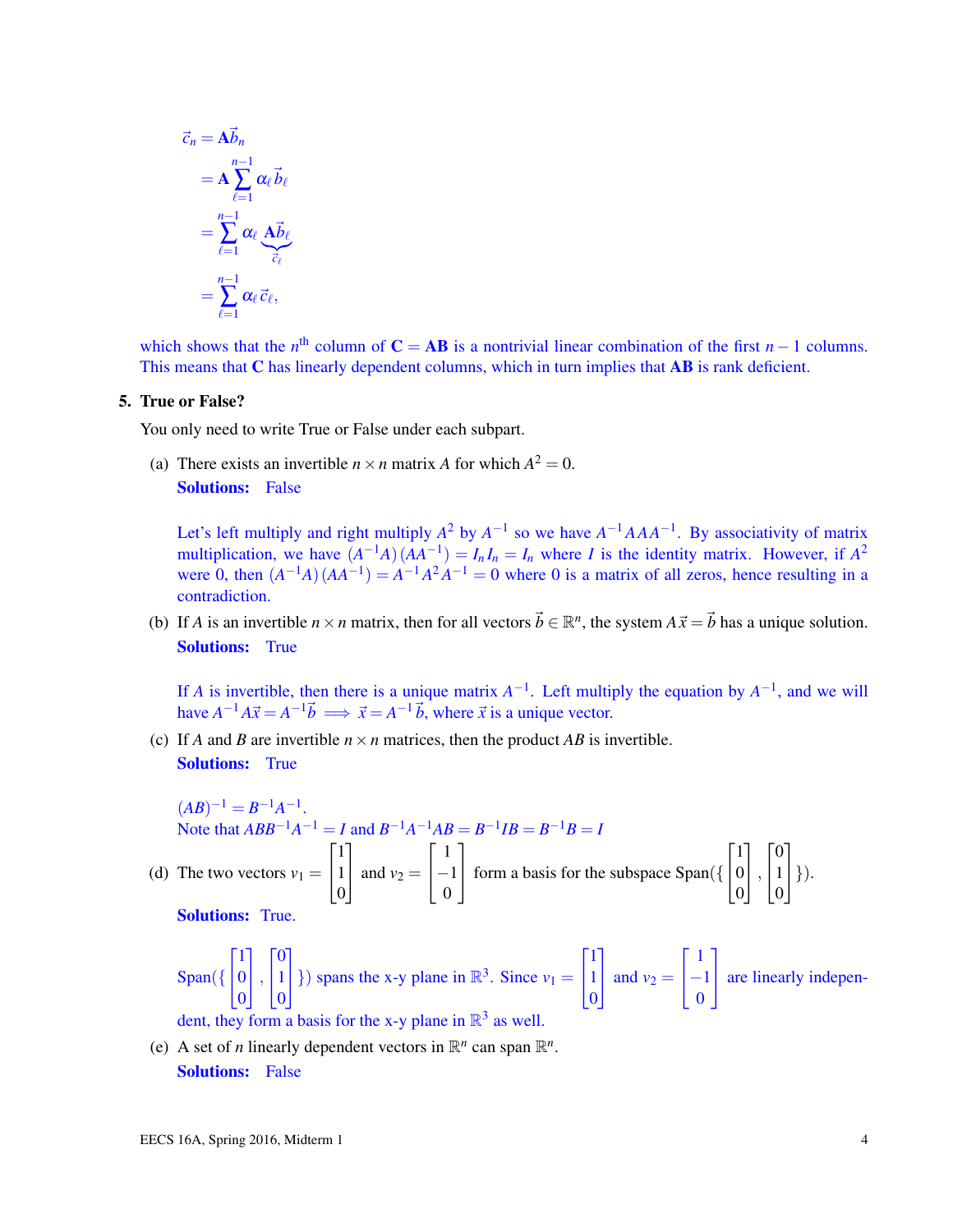A set of *n* linearly dependent vectors span some subspace of dimension  $0 < \dim(A) < n$  in  $\mathbb{R}^n$ .

Note: It is incorrect to say the set of linearly dependent vectors spans  $\mathbb{R}^{n-1}$  for two reasons. First, you don't know what the dimension is of the subspace it spans, which could be less than *n* − 1. Second, there is no such thing as  $\mathbb{R}^{n-1} \in \mathbb{R}^n$ . The vectors are "in"  $\mathbb{R}^n$  based on how many elements are in the vector, and a set of vectors spans some subspace (potentially the entire space.)

(f) For all matrices *A* and *B*, where *A* is  $5 \times 5$  and *B* is  $4 \times 4$ , it is always the case that Rank(*A*) > Rank(*B*). Solutions: False

Size does not determine rank! For example, if A was a matrix of all ones rank(A) would be 1. If, on the other hand B was an identity matrix it would have full rank:  $rank(B) = 4$ . You can only claim larger size implies larger rank if you assume the matrices are full rank (pivots in every column, all column vectors are linearly independent from the rest.)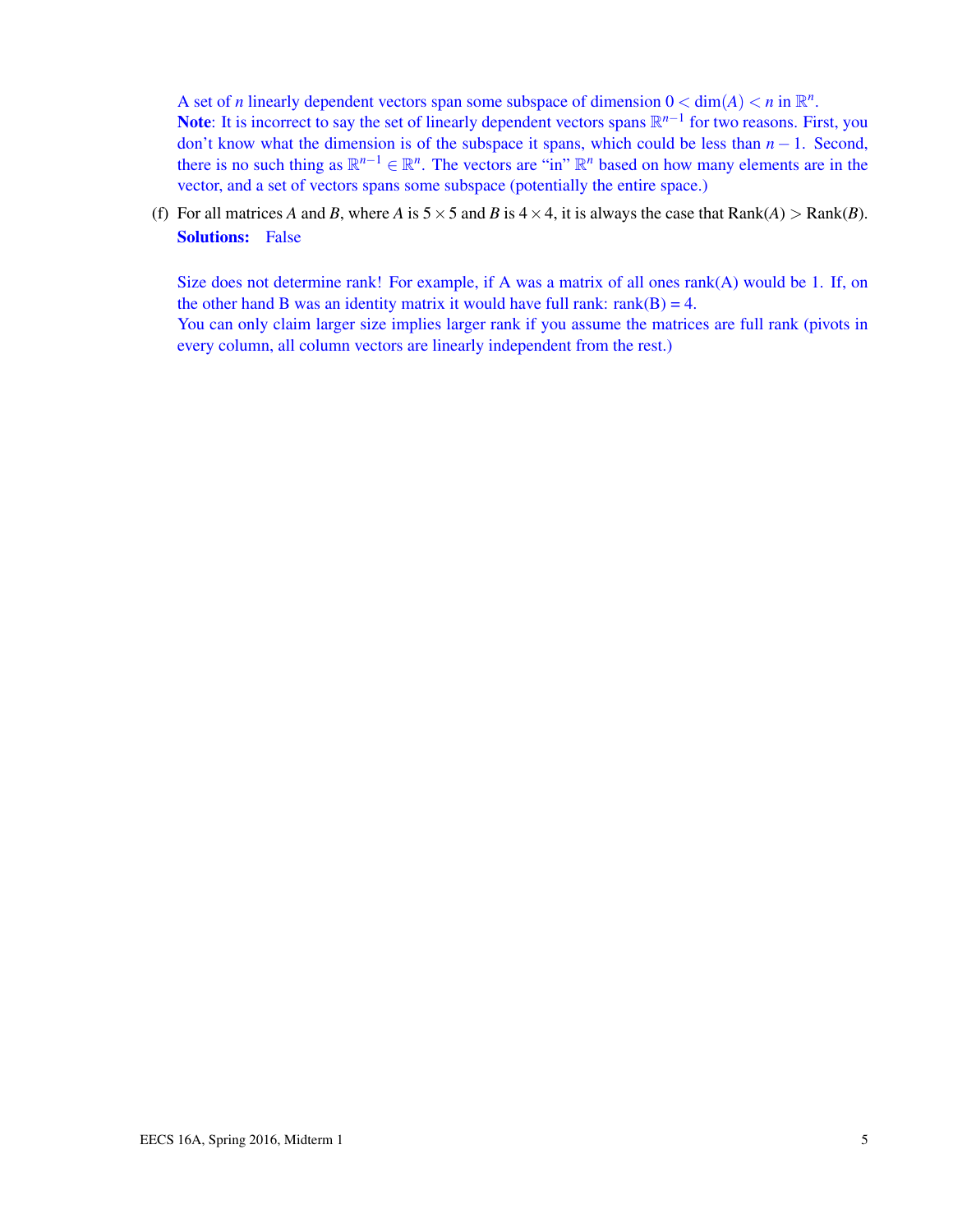[If you are want the work on this page be graded, please state CLEARLY which problem(s) this space is for.]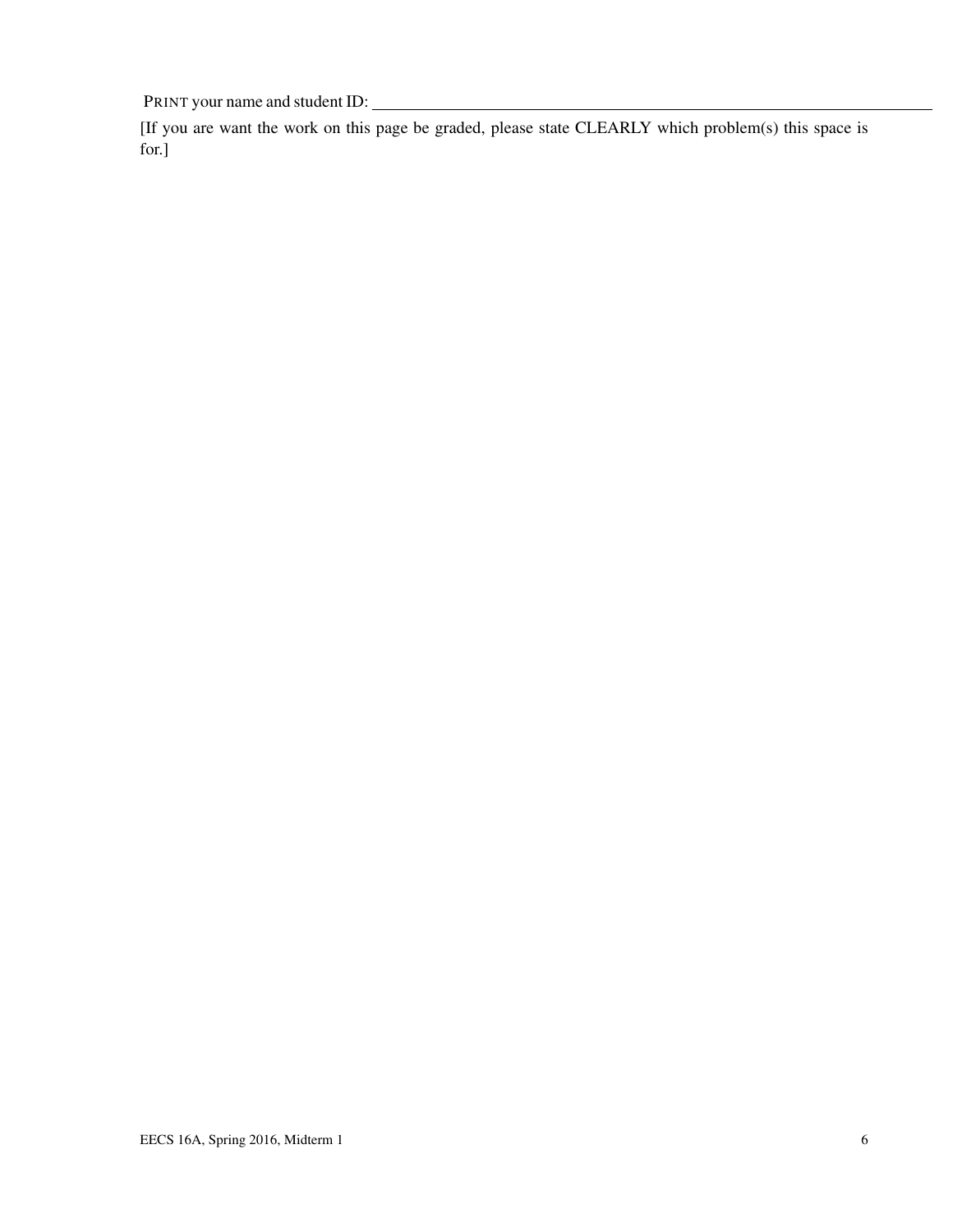## Section 2: Free-form Problems (100 points)

### 6. Faerie Battles (20 points)

In a war of civilizations, the light dragons are fighting for survival against the invading evil imp empire. It is the night before the deciding battle, and Ela Dalon the Human Hobo has proposed using faerie lights to determine enemy numbers. There are four enemy camps.

The faerie lights begin completely dark and get brighter directly proportional to the number of imps present around them, i.e. if Camp X has *n* imps, any faerie light that visits Camp X will gain *n* brightness units.

Unfortunately, faerie lights are notoriously difficult to control, and they are so small that the dragons can only measure the total brightness of groups of faerie lights. The Human Hobo therefore proposes to send four groups of faerie lights, and is fortunately able to keep track of how many faerie lights he sent and which camps these faeries actually visited. This results in the following:

Group 1 gained 7 total brightness units

- 1 faerie light visited Camp A
- 5 faerie lights visited Camp B
- 1 faerie light visited Camp C

Group 3 gained 10 total brightness unints

• 2 faerie lights visited Camp C

• 2 faerie lights visited Camp B

Group 2 gained 26 total brightness units

- 4 faerie lights visited Camp C
- 6 faerie lights visited Camp D

Group 4 gained 9 total brightness units

• 3 faerie lights visited Camp D

- 2 faerie lights visited Camp D
- (a) Write the system of equations that relates the number of imps in each camp to the total measured brightness units from each group. Solutions:

 $A + 5B + C = 7$  $2B + 4C + 6D = 26$  $2C + 2D = 10$  $3D = 9$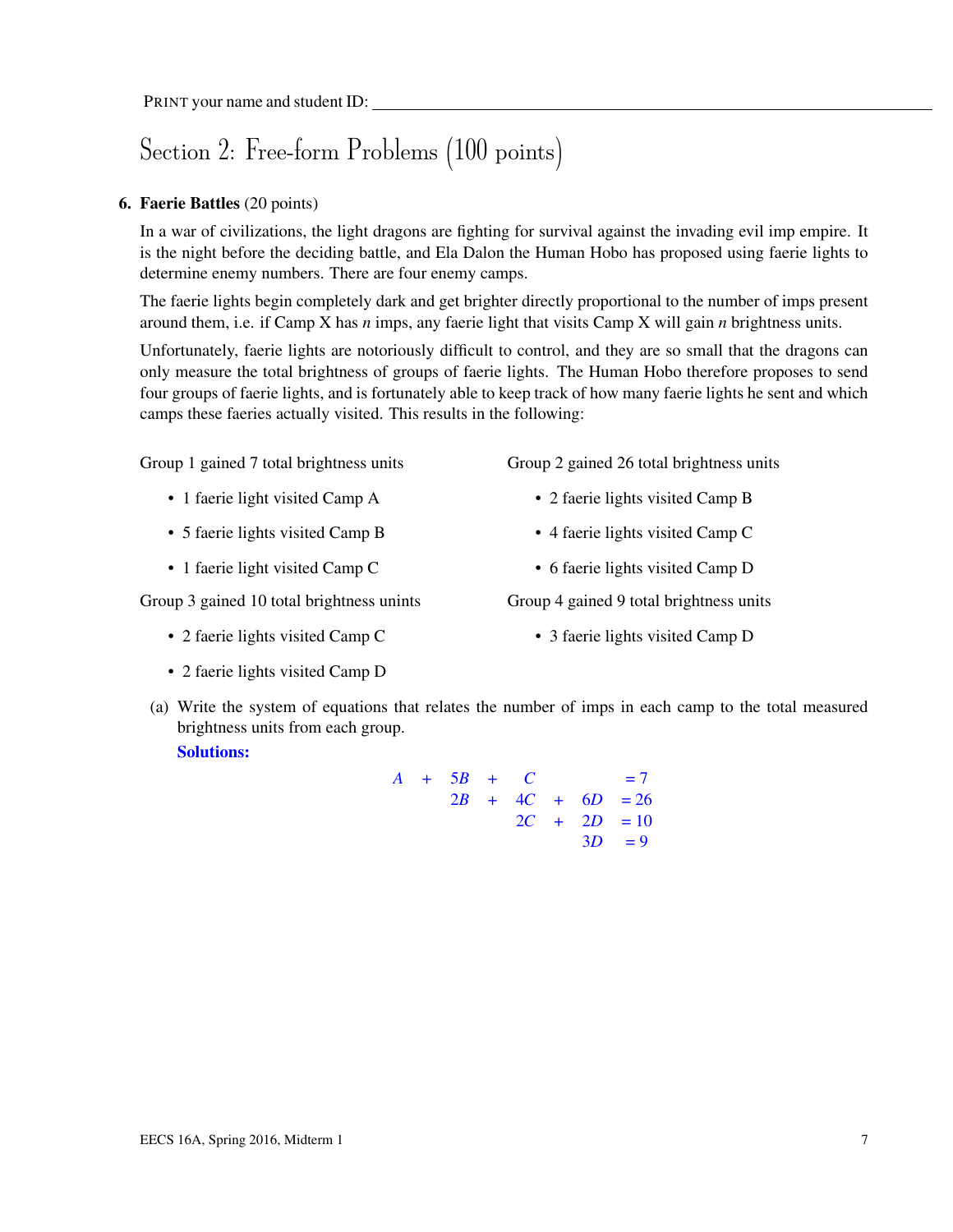(b) From the given information, can you determine how many imps are at each campsite? If so, report their numbers to help the faeries! If not, explain why not. Solutions: The matrix is upper triangular, so the matrix's columns must be linearly independent and there is enough information to determine exactly how many enemy imps there are at each campsite. We can find the number of imps at each campsite by row reducing the following augmented system:

 $\sqrt{ }$   $1 \quad 5 \quad 1 \quad 0 \quad \vdots \quad 7$ .  $0 \quad 2 \quad 4 \quad 6 \quad \vdots \quad 26$  $0 \quad 0 \quad 2 \quad 2 \quad \vdots \quad 10$  $0 \t 0 \t 0 \t 3 \t 9$ 1 |<br>?  $\overrightarrow{R_2\leftarrow R_2/2}$ *R*3←*R*3/2 *R*4←*R*4/3  $\sqrt{ }$   $1 \quad 5 \quad 1 \quad 0 \quad \vdots \quad 7$ .  $0 \quad 1 \quad 2 \quad 3 \quad \vdots \quad 13$  $0 \t 0 \t 1 \t 1 \t 5$  $0 \t 0 \t 0 \t 1 \t 3$ 1  $\overline{R}$  $\overrightarrow{R_3\leftarrow R_3+(-1)\cdot R_4}$  $\sqrt{ }$   $1 \quad 5 \quad 1 \quad 0 \quad \vdots \quad 7$  $0 \quad 1 \quad 2 \quad 3 \quad \vdots \quad 13$  $0 \t 0 \t 1 \t 0 \t 2$  $0 \t 0 \t 0 \t 1 \t 3$ 1 |<br>R- $\overrightarrow{R_2 \leftarrow R_2 + (-3)} \cdot R_4$  $\lceil$   $1 \quad 5 \quad 1 \quad 0 \quad \vdots \quad 7$  $0 \quad 1 \quad 2 \quad 0 \quad \vdots \quad 4$  $0 \t 0 \t 1 \t 0 \t 2$  $0 \t 0 \t 0 \t 1 \t 3$ 1  $\overline{R}$  $\overrightarrow{R_2 \leftarrow R_2 + (-2) \cdot R_3}$  $\begin{bmatrix} 1 & 5 & 1 & 0 & 3 \end{bmatrix}$  $\mathbf{I}$  $\mathbf{I}$ . . 1  $\mathbf{I}$  $\begin{bmatrix} 1 & 5 & 0 & 0 & \vdots & 5 \end{bmatrix}$  $\mathbf{I}$ . . 1  $\mathbf{I}$ 

$$
\begin{bmatrix} 0 & 1 & 0 & 0 & \vdots & 0 \\ 0 & 0 & 1 & 0 & \vdots & 2 \\ 0 & 0 & 0 & 1 & \vdots & 3 \end{bmatrix} \xrightarrow{R_1 \leftarrow R_1 + (-1) \cdot R_3} \begin{bmatrix} 0 & 1 & 0 & 0 & \vdots & 0 \\ 0 & 0 & 1 & 0 & \vdots & 2 \\ 0 & 0 & 0 & 1 & \vdots & 3 \end{bmatrix} \xrightarrow{R_1 \leftarrow R_1 + (-5) \cdot R_2}
$$

Thus, we discover that:

- Camp A has 5 imps
- Camp B has 0 imps
- Camp C has 2 imps
- Camp D has 3 imps

We can check our answer by substituting our answers into the original equations:

 $1 \cdot 5 + 5 \cdot 0 + 1 \cdot 2 = 5 + 2 = 7$  $2 \cdot 0 + 4 \cdot 2 + 6 \cdot 3 = 8 + 18 = 26$  $2 \cdot 2 + 2 \cdot 3 = 4 + 6 = 10$  $3 \cdot 3 = 9$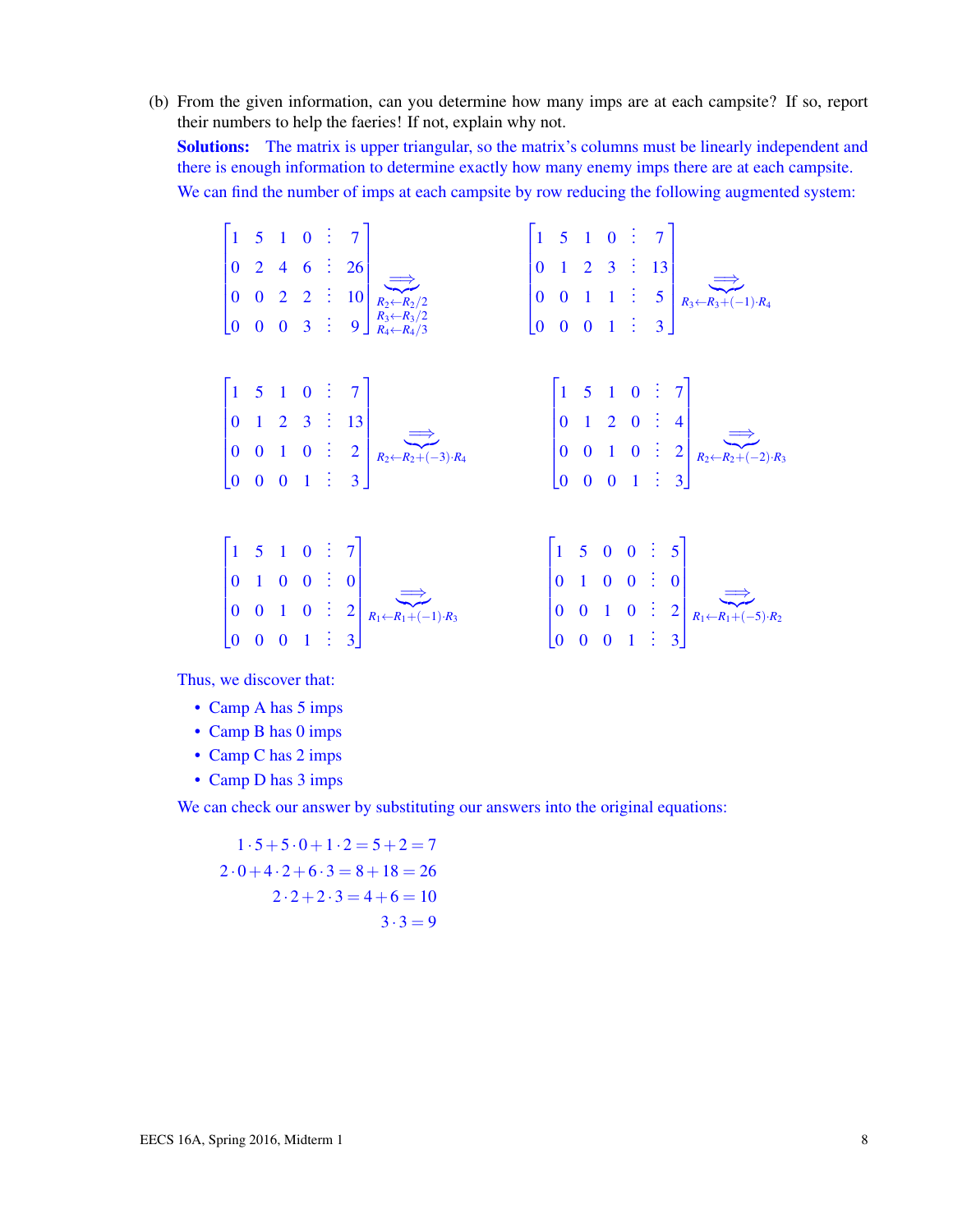- (c) Oh no! You just found out that the evil imps manipulated the faerie lights from Group 1, rendering their information useless. You send in an emergency group of faeries to make up for the loss. They gained a total of 10 brightness units, and visited camps as follows:
	- 1 faerie light visited Camp B
	- 2 faerie lights visited Camp C
	- 3 faerie lights visited Camp D

From this information (together with the information from Groups 2, 3, 4), can you determine how many imps are at each campsite? If so, report their numbers to help the faeries! If not, explain why not.

Solutions: No you cannot determine how many imps are at each campsite.

- The new team does not pass through Camp A so you have no way of determining the number of imps in Camp A.
- The new measurement conflicts with an existing measurement. The system of equations is inconsistent, so there is no solution.
- The new measurement is a linearly dependent one. Specifically, it sends half the faerie lights that the second measurement sends. Therefore, we do not have enough linearly independent measurements to solve for the imps in each camp.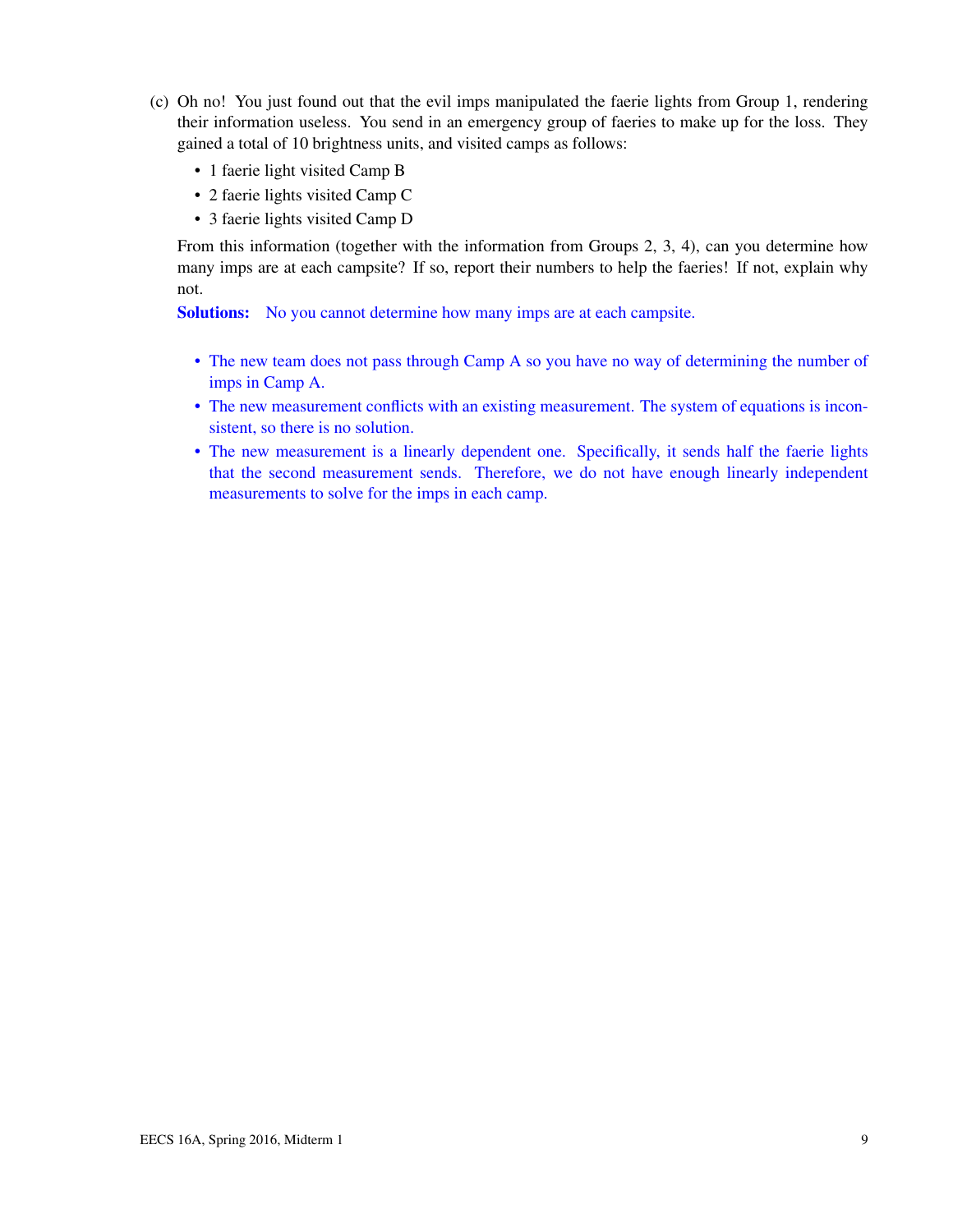### 7. A Tale of a Million Technocrats and the Four Dream Cities (24 Points)

This problem is a tale of one million Technocrats and four Dream Cities. Listed in order from West to East, the four cities are (I) San Francisco, (II) Denver, (III) Chicago, and (IV) New York City.

The Technocrats don't die. They don't reproduce. In other words, their total population size is a constant from the initial time  $n = 0$  to the end of time as  $n \to \infty$ . At the strike of each second on a Universal Clock, each Technocrat chooses to either remain at the city he or she is already in, or move instantaneously to another of the four Dream Cities, according to the following rules:

- Every Technocrat who moves to either San Francisco or New York City will stay in that city forever (no more moving thereafter!);
- Whether eastward or westward, every Technocrat moves in single hops—so for example, no direct move from San Francisco to either Chicago or New York City is allowed;
- At each second, the fraction of Technocrats in each city who move eastward legally (e.g. from Denver to Chicago, or from Chicago to New York City) is  $\beta$ ;
- At each second, the fraction of Technocrats in each city who move westward legally (e.g. from Chicago to Denver, or from Denver to San Francisco) is  $\alpha$ ;
- The following inequality must be true:  $\alpha + \beta \leq 1$ .

The following diagram summarizes these restrictions graphically.



Let the state vector for this system be at time *n* be:

$$
\vec{s}[n] = \begin{bmatrix} s_1[n] \\ s_2[n] \\ s_3[n] \\ s_4[n] \end{bmatrix},
$$

where  $s_{\ell}[n]$  denotes number of Technocrats in City  $\ell$  at time *n*; for example,  $s_3[n]$  denotes the Technocrat population in Chicago at time *n*.

The state-evolution equation for this system is given by

$$
\vec{s}[n+1] = \mathbf{A}\vec{s}[n],
$$

where **A** is the state-transition matrix.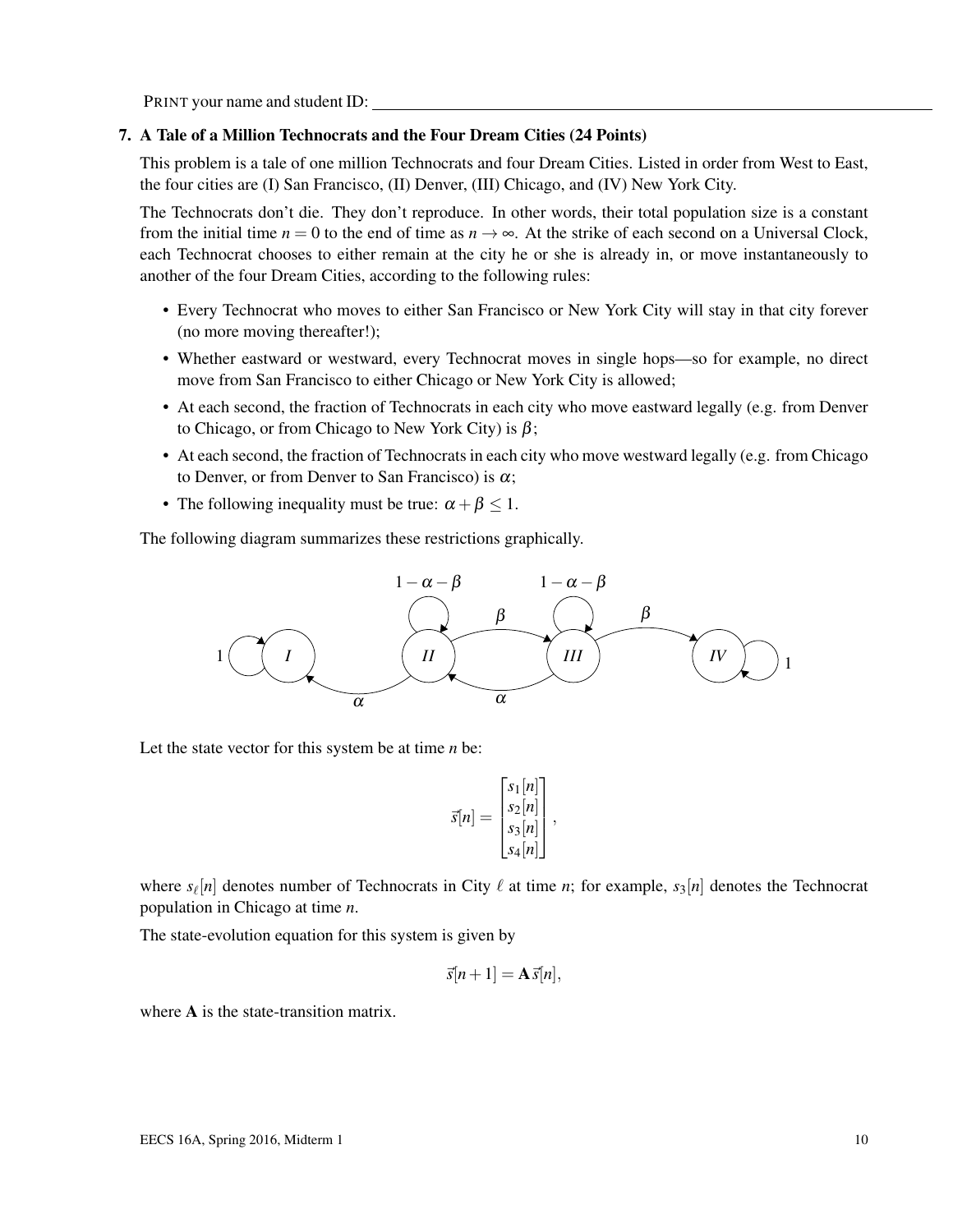(a) Determine the state-transition matrix A. Solutions:

$$
\begin{bmatrix} 1 & \alpha & 0 & 0 \\ 0 & 1 - \alpha - \beta & \alpha & 0 \\ 0 & \beta & 1 - \alpha - \beta & 0 \\ 0 & 0 & \beta & 1 \end{bmatrix},
$$

(b) In this part, we're interested in backward inference of the state vector  $\vec{s}[n]$  from a future state vector, say  $\vec{s}[n+1]$ . As you know, this is possible only if a matrix  $A^{-1}$  exists, so that

$$
\vec{s}[n] = \mathbf{A}^{-1}\vec{s}[n+1].
$$

Consider a model of the Technocrat migration system described above with  $\beta = \alpha = 1/3$ . Assume  $\vec{s}[1] = \vec{1}$ , where  $\vec{1}$  denotes the vector of all ones.



For this model of the system described above, either explain why time-reversed inference of the state vector is not possible, or determine  $\vec{s}[0]$  from  $\vec{s}[1]$  explicitly by computing  $A^{-1}$  first.

Solutions: Model 1:

| $A_1 =$ |                         | $\lceil 1 \ 1/3 \rceil$                                                                   | $\bf{0}$ | 0 |  |
|---------|-------------------------|-------------------------------------------------------------------------------------------|----------|---|--|
|         |                         | $\begin{bmatrix} 1 & 1/3 & 0 & 0 \\ 0 & 1/3 & 1/3 & 0 \\ 0 & 1/3 & 1/3 & 0 \end{bmatrix}$ |          |   |  |
|         |                         |                                                                                           |          |   |  |
|         | $\overline{\mathbf{0}}$ | $\overline{\mathbf{0}}$                                                                   | 1/3      | 1 |  |

Rows 2 and 3 are identical, so  $A_1$  is not invertible. In other words, the row vectors are linearly dependent and Gaussian Elimination would result in a row of 0's, which can't be inverted.

Model 2:

$$
A_2 = \begin{bmatrix} 1 & 1/4 & 0 & 0 \\ 0 & 1/2 & 1/4 & 0 \\ 0 & 1/2 & 1/2 & 0 \\ 0 & 0 & 1/4 & 1 \end{bmatrix}.
$$

This is full rank, so it's invertible. In other words, there is a pivot in every row; every row vector is linearly independent from the rest.

.

$$
A_2^{-1} = \begin{bmatrix} 1 & -2/3 & 1/3 & 0 \\ 0 & 8/3 & -4/3 & 0 \\ 0 & -4/3 & 8/3 & 0 \\ 0 & 1/3 & -2/3 & 1 \end{bmatrix}
$$

$$
\vec{s}[0] = A_2^{-1}\vec{1} = \begin{bmatrix} 2/3 \\ 4/3 \\ 4/3 \\ 2/3 \end{bmatrix}.
$$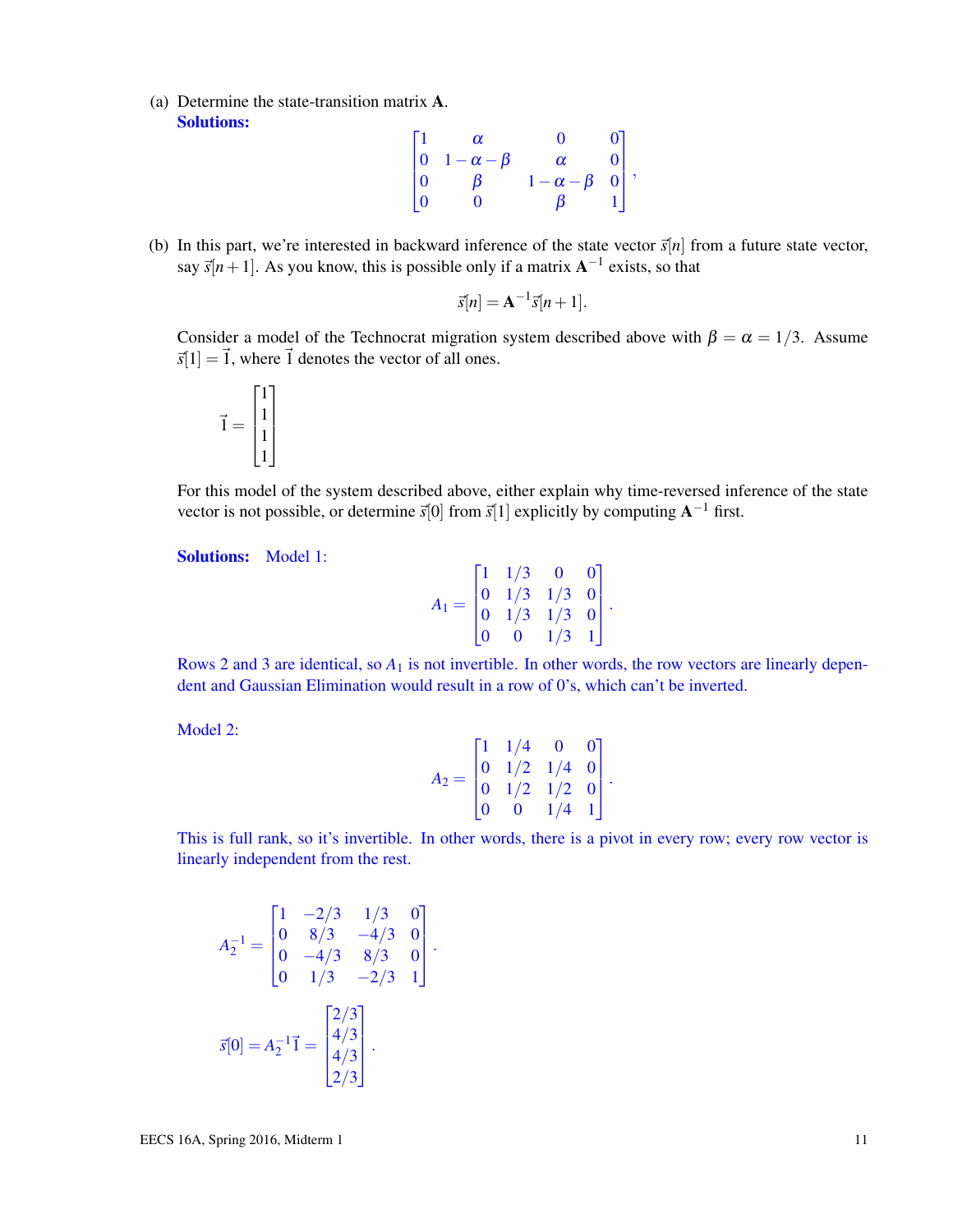For the remainder of the problem, assume  $\beta = \alpha = 1/4$  and that the state transition matrix A is:

$$
\mathbf{A} = \begin{bmatrix} 1 & 1/4 & 0 & 0 \\ 0 & 1/2 & 1/4 & 0 \\ 0 & 1/4 & 1/2 & 0 \\ 0 & 0 & 1/4 & 1 \end{bmatrix}.
$$

Recall that the following equation governs  $\vec{s}[n]$ , the state of the system at time *n*, and the initial state  $\vec{s}[0]$ :

$$
\vec{s}[n] = \mathbf{A}^n \vec{s}[0].
$$

For each of the remaining parts, assume that a limiting state vector exists, given by

$$
\lim_{n\to\infty}\vec{s}[n]=\vec{s}_{\infty}.
$$

(c) Suppose the initial state of the system is given by the vector

$$
\vec{s}[0] = \begin{bmatrix} 1/2 \\ 0 \\ 0 \\ 1/2 \end{bmatrix}.
$$

This means that, initially, 500,000 Technocrats are in San Francisco, and the other 500,000 are in New York City. Without complicated mathematical derivations, determine the state vector  $\vec{s}[n]$  for all  $n \ge 1$ . Solutions:

$$
\vec{s}_{\infty} = \begin{bmatrix} 1/2 \\ 0 \\ 0 \\ 1/2 \end{bmatrix}.
$$

With the given state transition diagram, no technocrats would move so  $\vec{s}_0 = \vec{s}_t = \vec{s}_\infty$ .

(d) Now suppose the initial state of the system is given by the vector

$$
\vec{s}[0] = \begin{bmatrix} 0 \\ 1/2 \\ 1/2 \\ 0 \end{bmatrix}.
$$

This means that, initially, 500,000 Technocrats are in Denver, and the other 500,000 are in Chicago. Without complicated mathematical derivations, determine the limiting state vector  $\lim_{n\to\infty} \vec{s}[n]$ . Solutions:

$$
\vec{s}_{\infty} = \begin{bmatrix} 1/2 \\ 0 \\ 0 \\ 1/2 \end{bmatrix}.
$$

By symmetry, half go to SF and half go to NYC.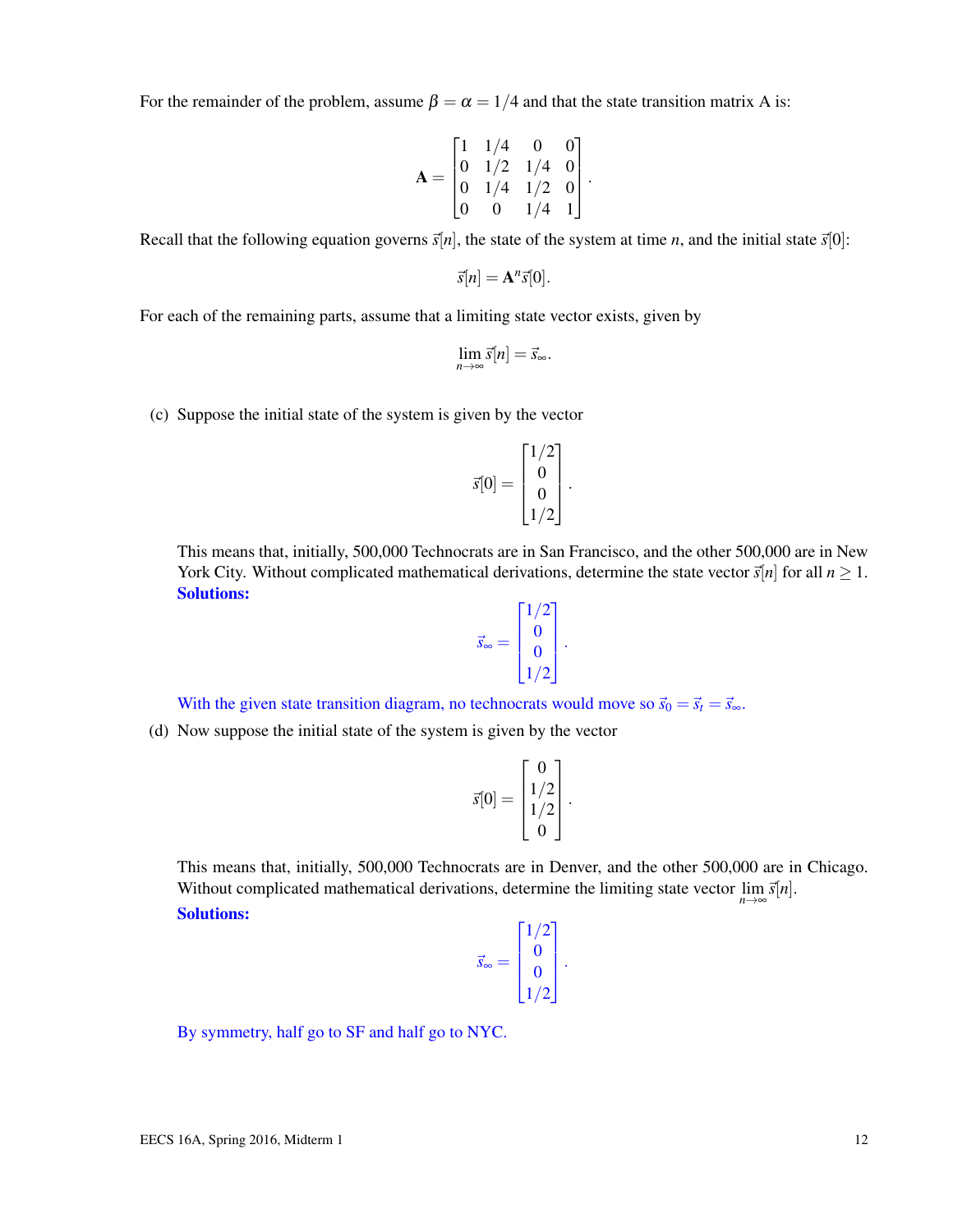(e) Finally, now suppose the initial state of the system is given by the vector

$$
\vec{s}[0] = \begin{bmatrix} 1/4 \\ 1/4 \\ 1/4 \\ 1/4 \end{bmatrix}.
$$

This means that, initially, the Technocrats are equally distributed among the four Dream Cities. Without complicated mathematical derivations, determine  $\lim_{n\to\infty} \vec{s}[n]$ .

Solutions:

$$
\vec{s}_{\infty} = \begin{bmatrix} 1/2 \\ 0 \\ 0 \\ 1/2 \end{bmatrix}.
$$

By symmetry, half go to SF and half go to NYC. In addition, we can think of the state vector in this part as follows:

$$
\begin{bmatrix} \frac{1}{4} \\ \frac{1}{4} \\ \frac{1}{4} \\ \frac{1}{4} \end{bmatrix} = \frac{1}{2} \begin{bmatrix} \frac{1}{2} \\ 0 \\ 0 \\ \frac{1}{2} \end{bmatrix} + \frac{1}{2} \begin{bmatrix} 0 \\ \frac{1}{2} \\ \frac{1}{2} \\ 0 \end{bmatrix}
$$

Where the first vector is from part (c) and the second vector is from part(d). So in the limit  $n \to \infty$ , we get the same distribution as before.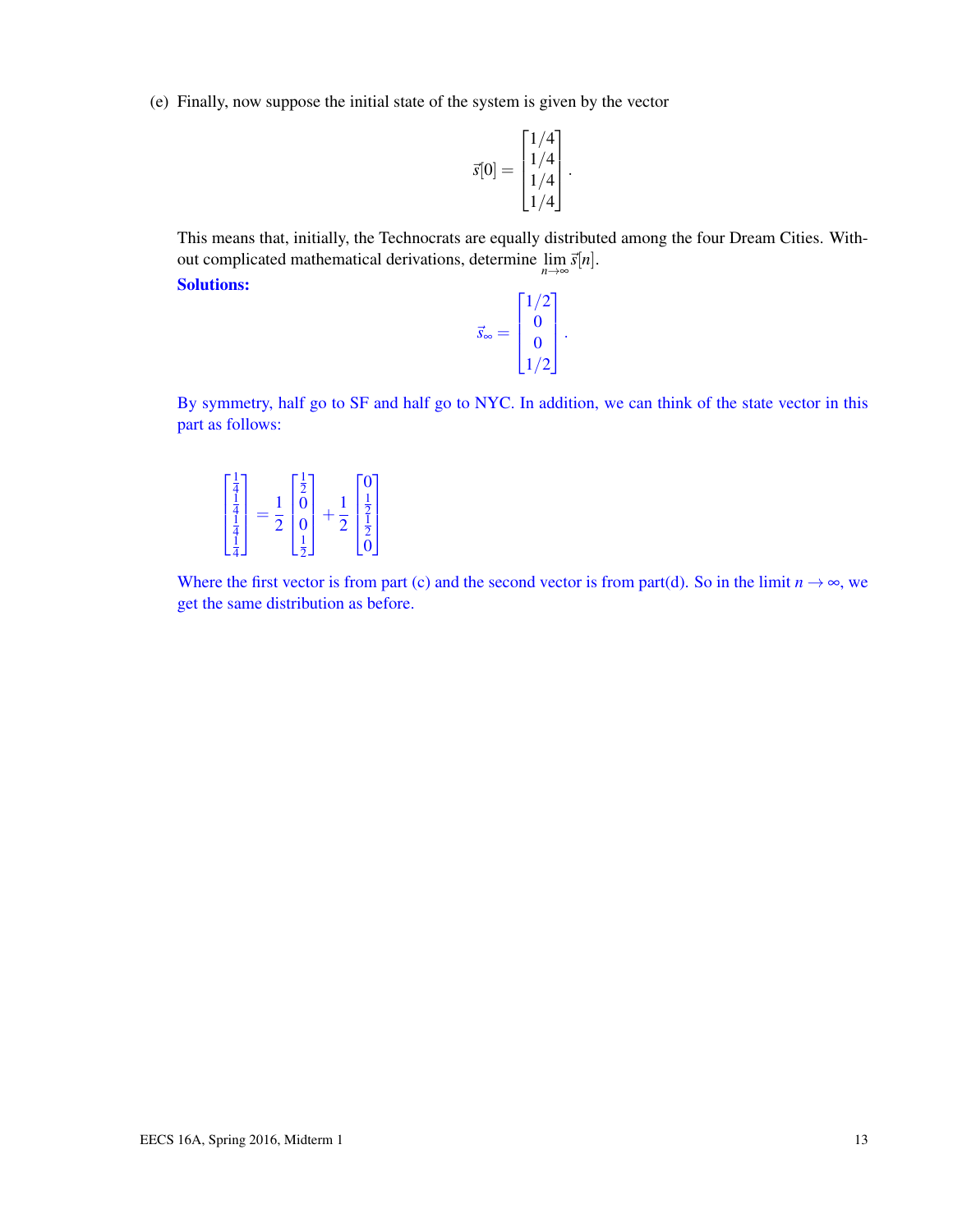### 8. Ayy - Reflections on SIXTEEN (28 points)

You are involved in the design of a robot called SIXTEEN-AYY that has arms with a certain range of motion and certain operations that the arms can perform.

For parts (a)–(e) of this problem, we will look at a simplified case where we pretend that the robot's arm can move only in a 2-dimensional space. Thus, we will represent the position of the end of the robot's arm with a vector  $\vec{p} = \begin{bmatrix} p_x \\ p_y \end{bmatrix}$ *py* . Let's further assume that the robot will be built to perform two movement commands determined by the following transformations:

- *T*<sub>1</sub>: Reflects  $\vec{p}$  about the line  $y = -x$ .
- *T*<sub>2</sub>: Rotates  $\vec{p}$  clockwise about the origin by 45°
- (a) Write the matrix  $A_1$  that applies the transformation  $T_1$ . Solutions:

$$
\vec{a}_1 = T_1 \begin{pmatrix} 1 \\ 0 \end{pmatrix} = \begin{pmatrix} 0 \\ -1 \end{pmatrix}
$$

$$
\vec{a}_2 = T_2 \begin{pmatrix} 0 \\ 1 \end{pmatrix} = \begin{pmatrix} -1 \\ 0 \end{pmatrix}
$$

$$
A_1 = \begin{bmatrix} \vec{a}_1 & \vec{a}_2 \end{bmatrix} = \begin{bmatrix} 0 & -1 \\ -1 & 0 \end{bmatrix}
$$

(b) Write the matrix  $A_2$  that applies the transformation  $T_2$ . Solutions:

$$
\theta = \frac{-\pi}{4} = -45^{\circ}
$$

$$
A_2 = \begin{bmatrix} \cos \theta & -\sin \theta \\ \sin \theta & \cos \theta \end{bmatrix} = \begin{bmatrix} \frac{1}{\sqrt{2}} & \frac{1}{\sqrt{2}} \\ -\frac{1}{\sqrt{2}} & \frac{1}{\sqrt{2}} \end{bmatrix}
$$

(c) Leah commands SIXTEEN-AYY to perform  $T_1$  followed by  $T_2$  - find the matrix  $A_{12}$  that captures the effect of this sequence of commands. Solutions:

$$
A_{12} = A_2 A_1 = \begin{bmatrix} \frac{1}{\sqrt{2}} & \frac{1}{\sqrt{2}} \\ -\frac{1}{\sqrt{2}} & \frac{1}{\sqrt{2}} \end{bmatrix} \begin{bmatrix} 0 & -1 \\ -1 & 0 \end{bmatrix} = \begin{bmatrix} -\frac{1}{\sqrt{2}} & -\frac{1}{\sqrt{2}} \\ -\frac{1}{\sqrt{2}} & \frac{1}{\sqrt{2}} \end{bmatrix}
$$

(d) Being the contrarian that he is, Bob instead wants to command SIXTEEN-AYY to perform *T*<sup>2</sup> followed by  $T_1$ . Find the matrix  $A_{21}$  that captures the effect of this sequence of commands. Solutions:

$$
A_{21} = A_1 A_2 = \begin{bmatrix} 0 & -1 \\ -1 & 0 \end{bmatrix} \begin{bmatrix} \frac{1}{\sqrt{2}} & \frac{1}{\sqrt{2}} \\ -\frac{1}{\sqrt{2}} & \frac{1}{\sqrt{2}} \end{bmatrix} = \begin{bmatrix} \frac{1}{\sqrt{2}} & -\frac{1}{\sqrt{2}} \\ -\frac{1}{\sqrt{2}} & -\frac{1}{\sqrt{2}} \end{bmatrix}
$$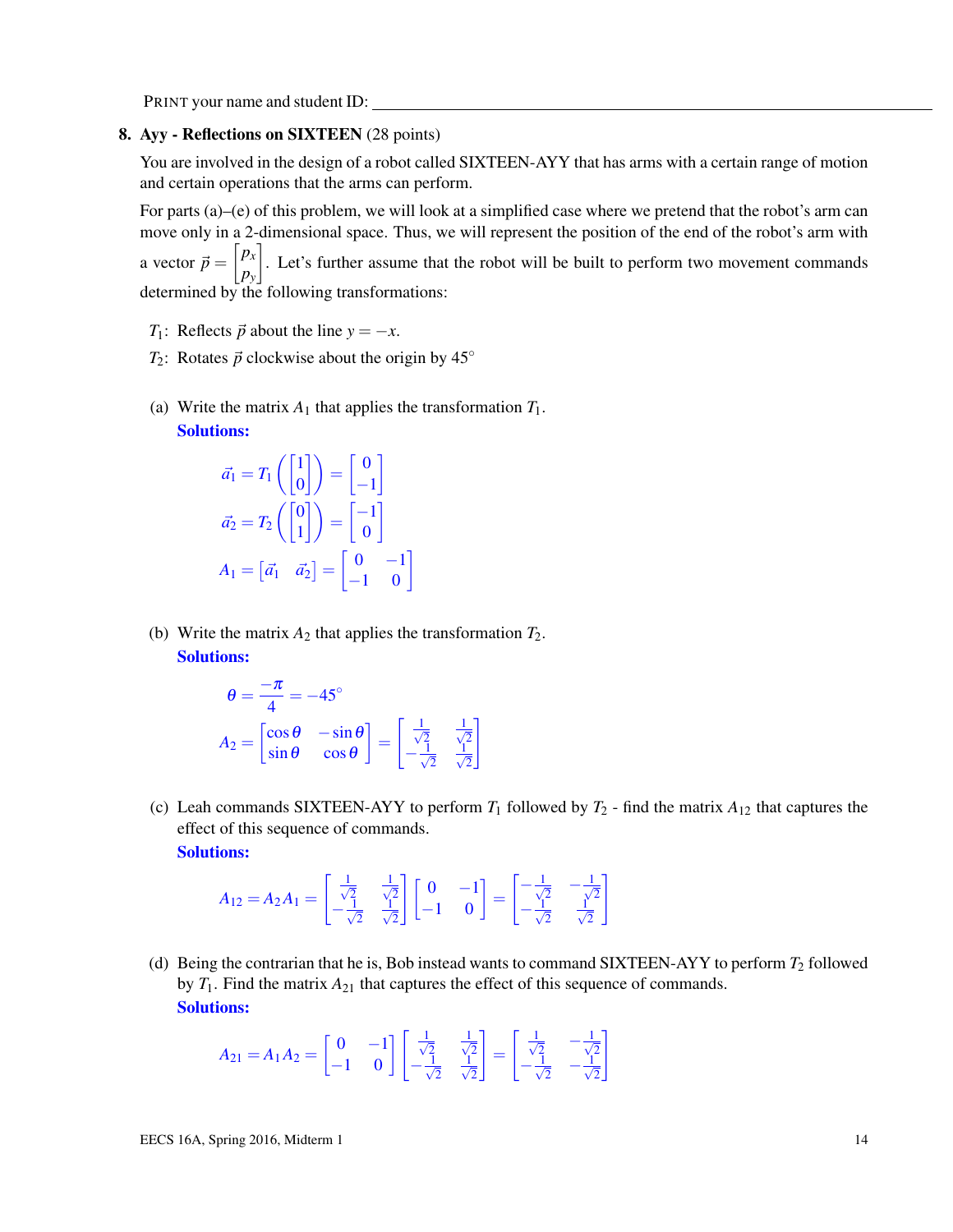(e) If SIXTEEN-AYY started out in the same initial configuration for both Bob and Leah, will its arm end up in the same place after executing Leah's command as it does after executing Bob's command? Briefly justify why or why not.

**Solutions:** No, the resulting matrices won't be the same because we've just shown  $A_1A_2 \neq A_2A_1$ ; i.e. matrix multiplication is not commutative.

(f) Now let's go back to 3-dimensional space, with the position of the end of the robot arm represented as  $\sqrt{ }$ *Px* 1

vectors  $\vert$ *Py Pz*  $\in \mathbb{R}^3$ . Suppose the end of the robot's arm can reach only points in the span of the vectors  $\sqrt{ }$  $\overline{1}$ 1  $\boldsymbol{0}$ 1 | and  $\sqrt{ }$  $\overline{1}$ 0 1 1 . Circle the graph below that corresponds to this possible range of motion.



Solutions: The span of the vectors is defined by  $\overline{1}$ *Py* 0 , which is just the xy plane. Thus, our answer

### is diagram 1.

 $\boldsymbol{0}$ 

0

(g) Finally, we'd like to allow the robot to place the end of its arm at a point that is  $\theta$  radians above the x-y plane, but as shown below, is still restricted to a two-dimensional plane at that angle. Write the basis vectors that would correspond to this possible range of motion for a fixed  $\theta$ .

(*Hint*: If you had a point along the y- axis and wanted to rotate it by an angle of  $\theta$  radians relative to the y-axis while remaining on the y-z plane, what transformation would you apply?)



Motion 4: Before, with no angle



**Solutions:** We notice that a rotation relative to the y-axis maintains the same x-value while rotating our y and z by  $\theta$  radians. Thus, we can write the transformation matrix as

$$
\begin{bmatrix} 1 & 0 & 0 \ 0 & \cos \theta & -\sin \theta \\ 0 & \sin \theta & \cos \theta \end{bmatrix}
$$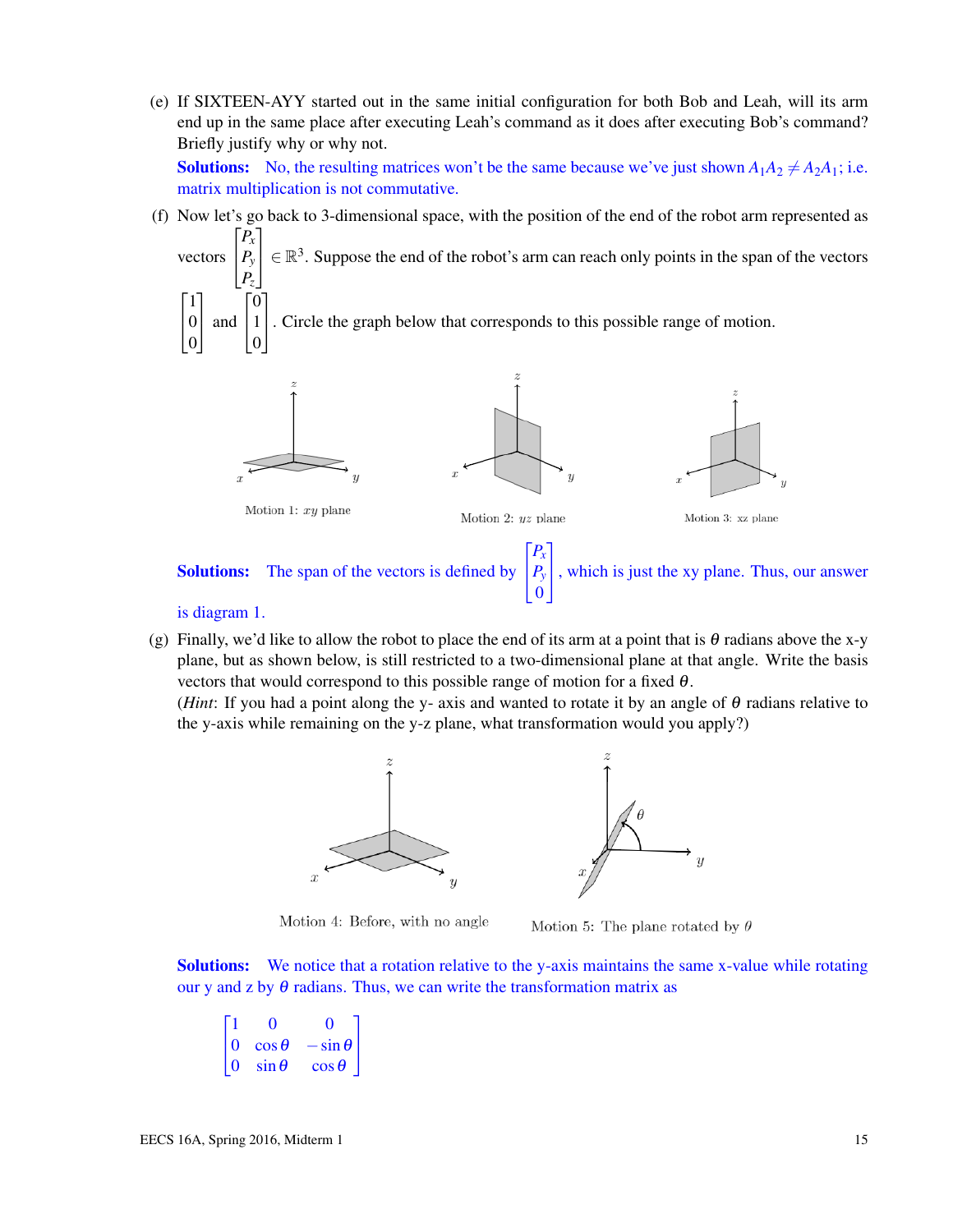Note that since we only had two basis vectors to begin with, the new range of motion also only needs two basis vectors corresponding to the rotation of the *x* and *y* unit vectors, so our basis vectors are:

$$
\left\{ \begin{bmatrix} 1 \\ 0 \\ 0 \end{bmatrix}, \begin{bmatrix} 0 \\ \cos \theta \\ \sin \theta \end{bmatrix} \right\}
$$

In fact, all rotation matrices in *n* dimensions can be decomposed into a series of rotations in 2 dimensions. So all rotations are products of the basic rotation matrix

$$
\begin{bmatrix}\n\cos\theta & -\sin\theta \\
\sin\theta & \cos\theta\n\end{bmatrix}
$$

generalized to a larger  $n \times n$  matrix with 1's in the dimensions that aren't being rotated. Read more on [Wikipedia!](https://en.wikipedia.org/wiki/Rotation_matrix)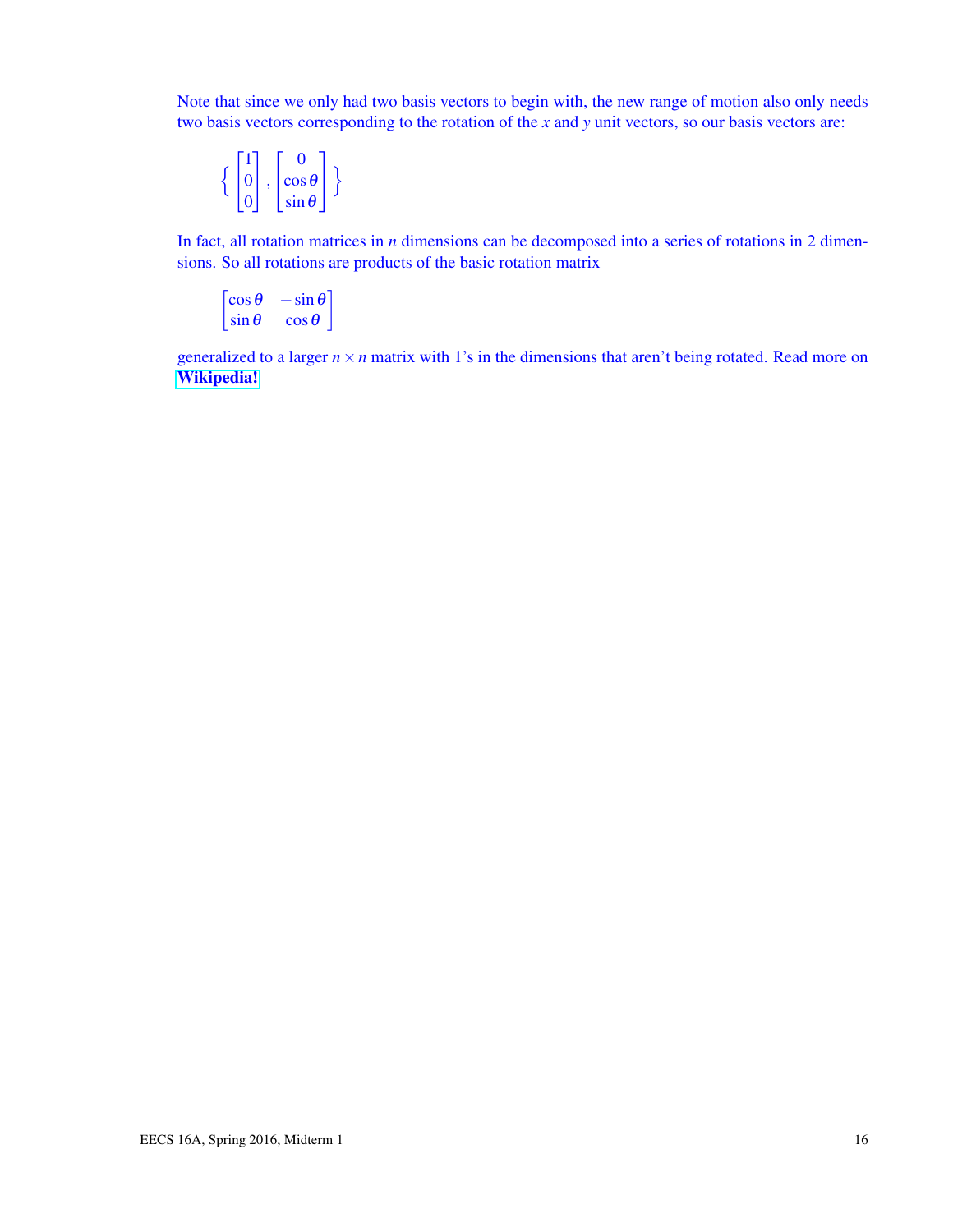### 9. Goodness Gracious, Great Balls of Fur! (28 points)

You are a biologist who has discovered a new species of rodents that live in tunnels underground, and you have named the species "furballs". You have been observing a particular network of tunnels. Figure 1 shows the network of tunnels with three chambers in it. To document their behavior, you observe the number of furballs in each chamber at every minute. After observing the furballs' behavior for a while, you have figured out that their behavior follows a regular pattern. Each minute, a well defined fraction of the furballs in a given chamber move to the other chambers. The fractions you have observed are shown in Figure 1. The fractions of furballs leaving the Play Room could not be determined through your observations, and are shown as the variables  $p_1$ ,  $p_2$ , and  $p_3$ 





(a) Let the number of furballs in the Food Storeroom at time *n* be  $x_f[n]$ , the number of furballs in Sleep room at time *n* be *x<sup>s</sup>* [*n*], and the number of furballs in the Play Room at time *n* be *xp*[*n*]. We would like  $\sqrt{ }$ 1  $\sqrt{ }$ 1

to find the transition matrix *A* such that,  $\overline{1}$  $x_f[n+1]$  $x_s[n+1]$  $x_p[n+1]$  $\Big| = A$  $\overline{1}$ *xf* [*n*] *xs* [*n*] *xp*[*n*] . Write *<sup>A</sup>* using the numbers and the

variables in the diagram.

Solutions: Write a matrix in which each column corresponds to the outgoing arrows in the diagram from a particular room, and each row corresponds to the incoming arrows to a particular room:

$$
\begin{bmatrix} 0.5 & 0.4 & p_1 \\ 0.5 & 0.5 & p_2 \\ 0 & 0.1 & p_3 \end{bmatrix}
$$

(b) We know that no furballs enter or leave the configuration of tunnels shown above and that during the time you're observing the behavior, and no furballs die or are born. What constraint does this place on the values of  $p_1, p_2, p_3$ ? Write your answer in equation form.

Solutions: If number is conserved, this means each column vector in the matrix sums to 1. Therefore: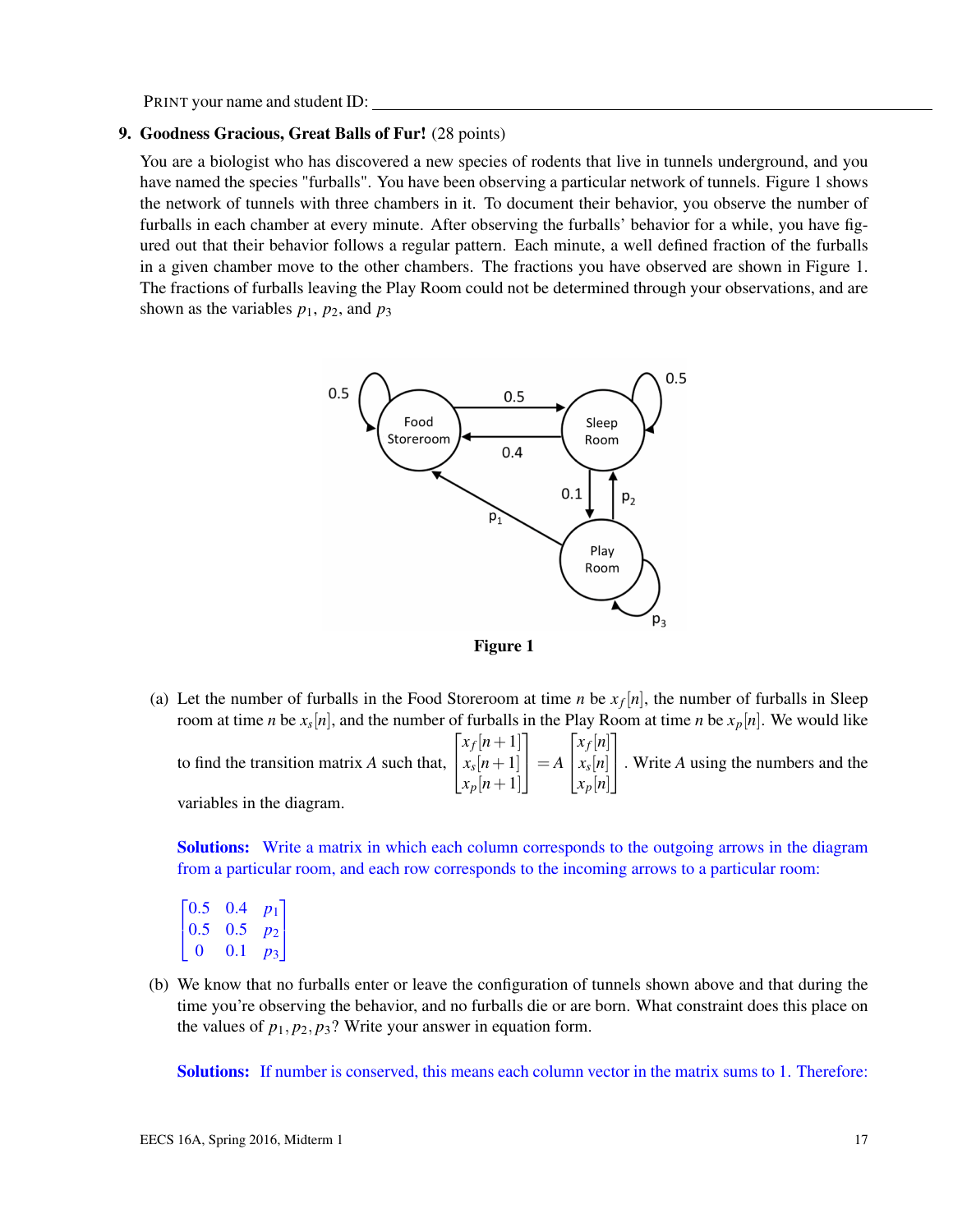$p_1 + p_2 + p_3 = 1$ 

(c) Suppose we let  $\vec{p} =$  $\sqrt{ }$  $\overline{1}$ *p*1 *p*2 *p*3 1  $\Big| , \vec{x}[n+1] =$  $\sqrt{ }$  $\overline{1}$  $x_f[n+1]$  $x_s[n+1]$  $x_p[n+1]$ 1 | and  $\vec{x}[n] =$  $\sqrt{ }$  $\overline{1}$ *xf* [*n*] *xs* [*n*] *xp*[*n*] 1 , and that we are sure that  $x_p[n]$ is nonzero. Express  $\overrightarrow{p}$  as a function of the numbers in the diagram,  $\overrightarrow{x}[n]$ , and  $\overrightarrow{x}[n+1]$ . (*Hint*: what is

the relationship between  $\vec{x}[n+1]$  and  $\vec{x}[n]$ )

Solutions:

$$
\begin{bmatrix}\n0.5 & 0.4 & p_1 \\
0.5 & 0.5 & p_2 \\
0 & 0.1 & p_3\n\end{bmatrix}\n\begin{bmatrix}\nx_f[n] \\
x_s[n] \\
x_p[n]\n\end{bmatrix} = \vec{x}[n+1]
$$
\n
$$
x_f[n] \begin{bmatrix}\n0.5 \\
0.5 \\
0\n\end{bmatrix} + x_s[n] \begin{bmatrix}\n0.4 \\
0.5 \\
0.1\n\end{bmatrix} + x_p[n] \begin{bmatrix}\np_1 \\
p_2 \\
p_3\n\end{bmatrix} = \vec{x}[n+1]
$$
\n
$$
x_p[n] \begin{bmatrix}\np_1 \\
p_2 \\
p_3\n\end{bmatrix} = \vec{x}[n+1] - x_f[n] \begin{bmatrix}\n0.5 \\
0.5 \\
0\n\end{bmatrix} - x_s[n] \begin{bmatrix}\n0.4 \\
0.5 \\
0.1\n\end{bmatrix}
$$
\n
$$
\vec{p} = \frac{1}{x_p[n]} \begin{bmatrix}\n\vec{x}[n+1] - x_f[n] \begin{bmatrix}\n0.5 \\
0.5 \\
0\n\end{bmatrix} - x_s[n] \begin{bmatrix}\n0.4 \\
0.5 \\
0.1\n\end{bmatrix}
$$

(d) Using part (c), solve for 
$$
\vec{p}
$$
 given that  $\vec{x}[n+1] = \begin{bmatrix} 22 \\ 30 \\ 48 \end{bmatrix}$  and  $\vec{x}[n] = \begin{bmatrix} 20 \\ 30 \\ 50 \end{bmatrix}$ .

Solutions:

$$
\vec{p} = \frac{1}{50} \left( \begin{bmatrix} 22 \\ 30 \\ 48 \end{bmatrix} - 20 \begin{bmatrix} 0.5 \\ 0.5 \\ 0 \end{bmatrix} - 30 \begin{bmatrix} 0.4 \\ 0.5 \\ 0.1 \end{bmatrix} \right)
$$

$$
\vec{p} = \begin{bmatrix} 0 \\ 0.1 \\ 0.9 \end{bmatrix}
$$

(e) You discover a new system of tunnels where furballs live. You know this system has 3 chambers like the last one did, but you do not know how the chambers are connected, or the behavior of this colony of furballs. However, if  $\vec{x}[n] =$  $\sqrt{ }$  $\|$ *x*1[*n*] *x*2[*n*] *x*3[*n*] 1 where  $x_i[n]$  represents the number of furballs in chamber *i* at

timestep *n*, where time starts at  $n = 0$ , you observe that  $\vec{x}[2] =$  $\sqrt{ }$  $\overline{1}$ 60 24 16 1 . Which of the following pump diagrams in Figure 2 represent a possible set of behaviors for this colony?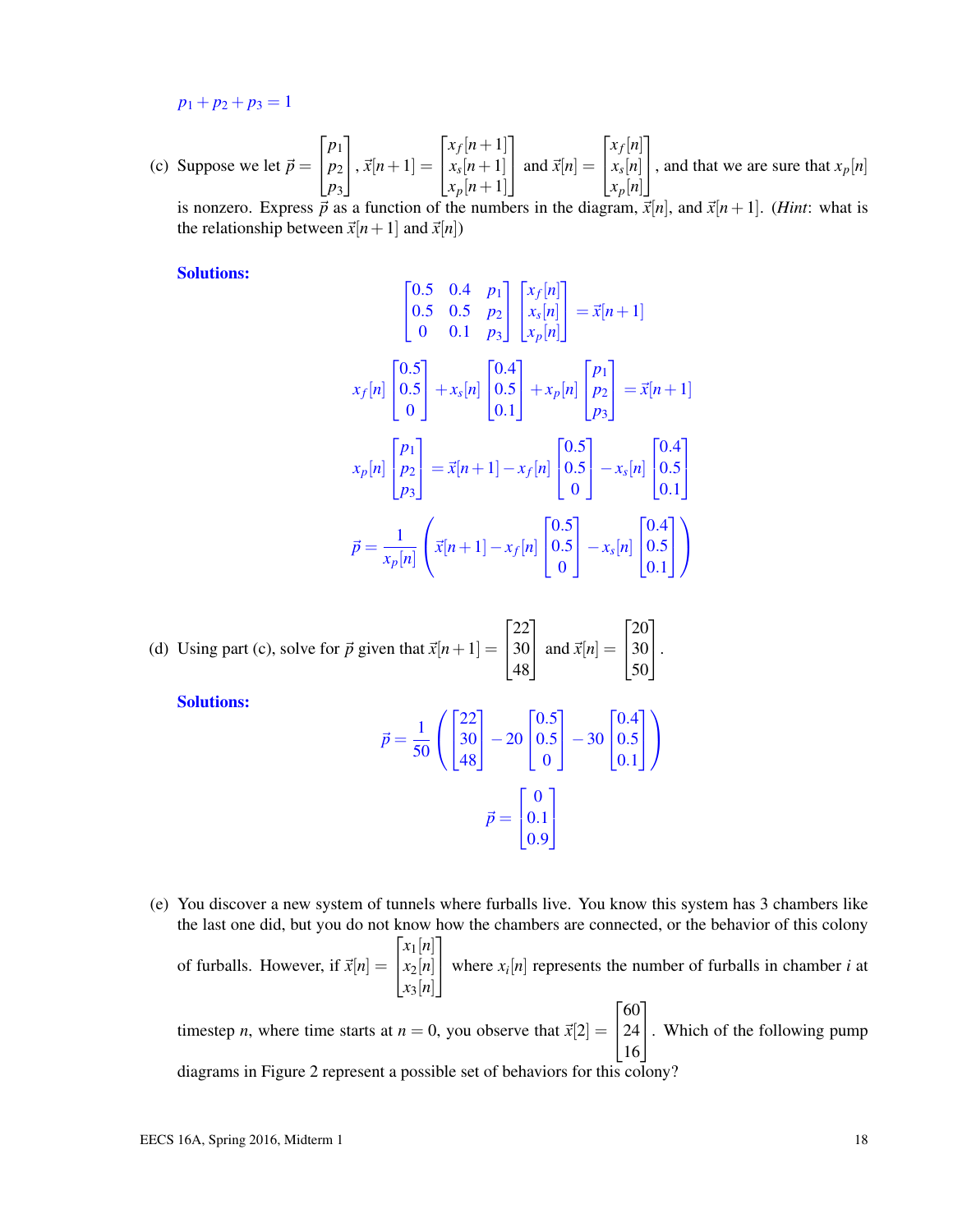

### Solutions:

(i) The third row in  $A_i$  consists of all zeros. This means, at any positive timestep,  $\vec{x}$  would be forced to have zero as its third entry. Therefore, the given  $\vec{x}[2]$  is not in the range of this matrix, and this option do not represent a possible set of behaviors.

(ii) The first two rows in  $A_{ii}$  are the same. This means, at any positive timestep,  $\vec{x}$  would be forced to have the same number in its first and second entry. Therefore, the given  $\vec{x}[2]$  is not in the range of this matrix, and this option do not represent a possible set of behaviors.

(iii) The given  $\vec{x}[2]$  is in the range of  $A_{iii}$ . Therefore, full credit was given for choosing this option. However, number is not conserved in this option. Since it was ambiguous whether or not number was meant to be conserved in the question, partial credit was given for excluding this option with this explanation.